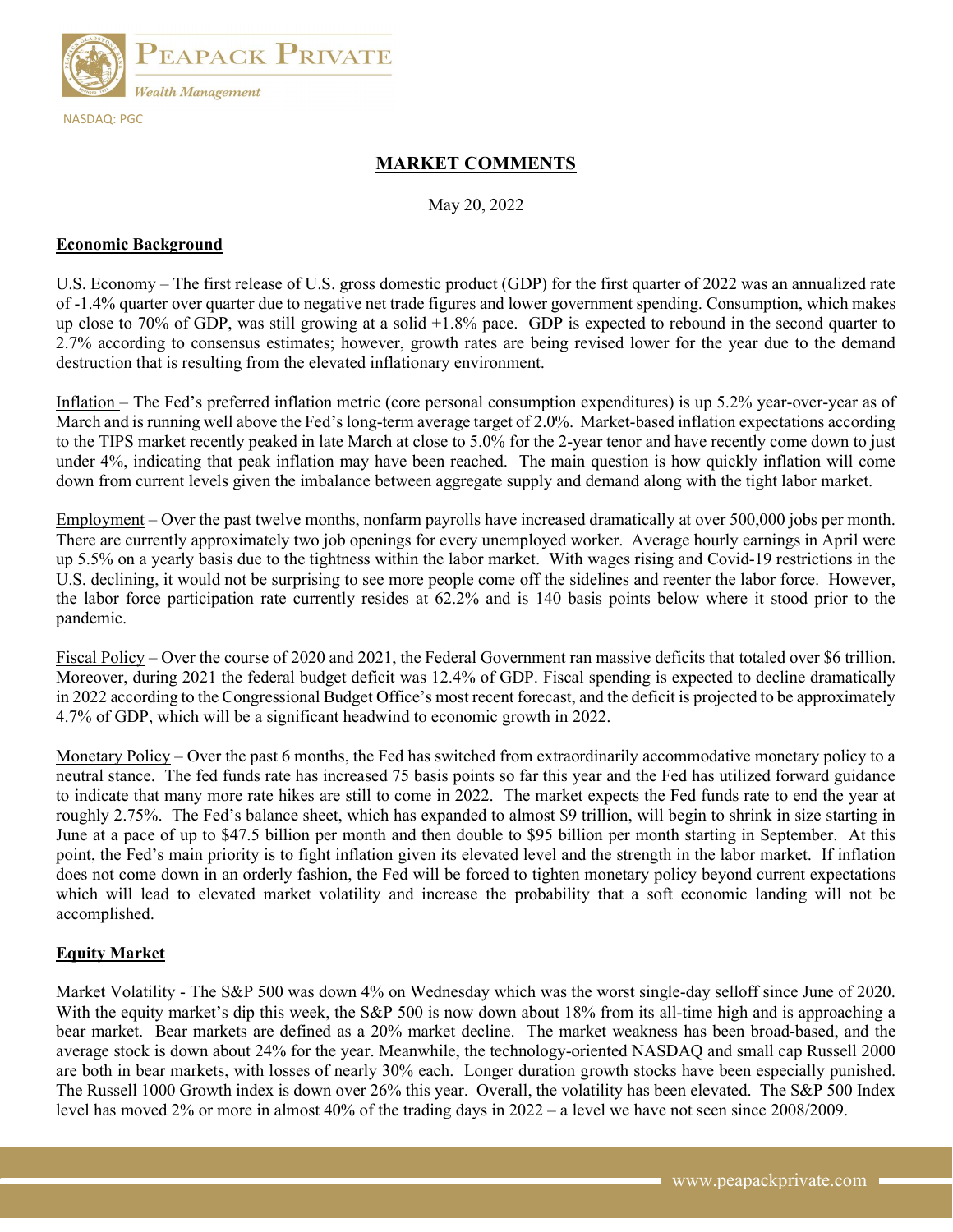

Equity Valuations – Investors are requiring a substantially higher equity risk premium due to higher interest rates and heightened economic uncertainty. Higher rates are causing equities to reprice lower due to a higher equity market discount factor driving lower price-to-earnings multiples. Longer duration equities, growth companies that have more of their cash flows further in the future, have seen a sizable reduction in P/E multiples. The forward multiple on the S&P 500 Index has contracted from 21.5 times at the start of the year to 17.3 times today. Assuming no degradation in earnings estimates for 2023, and assuming that the equity market trades between a 15 to 20 price-to-earnings multiple, the range of potential forward returns would be between -9% to +22%.

Earnings – Despite the prospect of a slowing economy, earnings expectations have been rock-solid for both 2022 and 2023. In fact, earnings estimates have risen modestly since the beginning of the year. Although consensus estimates are holding up in aggregate, declining expectations in areas like consumer discretion and communication services are being offset by upward revisions in energy and materials. The dynamic of rising rates, inflationary pressures and eroding consumer confidence is shifting consumption demand and impacting corporate earnings. New winners and losers are being created based on each company's ability to offset higher costs with higher pricing. Earnings reports this week from major retailers were mostly disappointing, raising questions about the strength of consumer spending and the ability of companies to offset higher costs. Ultimately, we expect some erosion in earnings expectations as the economy slows and margin pressures increase.

Recession and Earnings – The possibility of a recession in 2023 is increasing as the Fed takes a more aggressive stance fighting inflation. If the economy does slip into a recession, we would expect it to be relatively shallow given strong corporate balance sheets and a very healthy consumer. So, 2023 earnings estimates may likely experience a relatively modest decline of 10 to 15%. Under this scenario, the equity market drawdown could continue. We are not expecting a recession at this point, but investors need to acknowledge the possibility and be aware of the worst-case scenario.

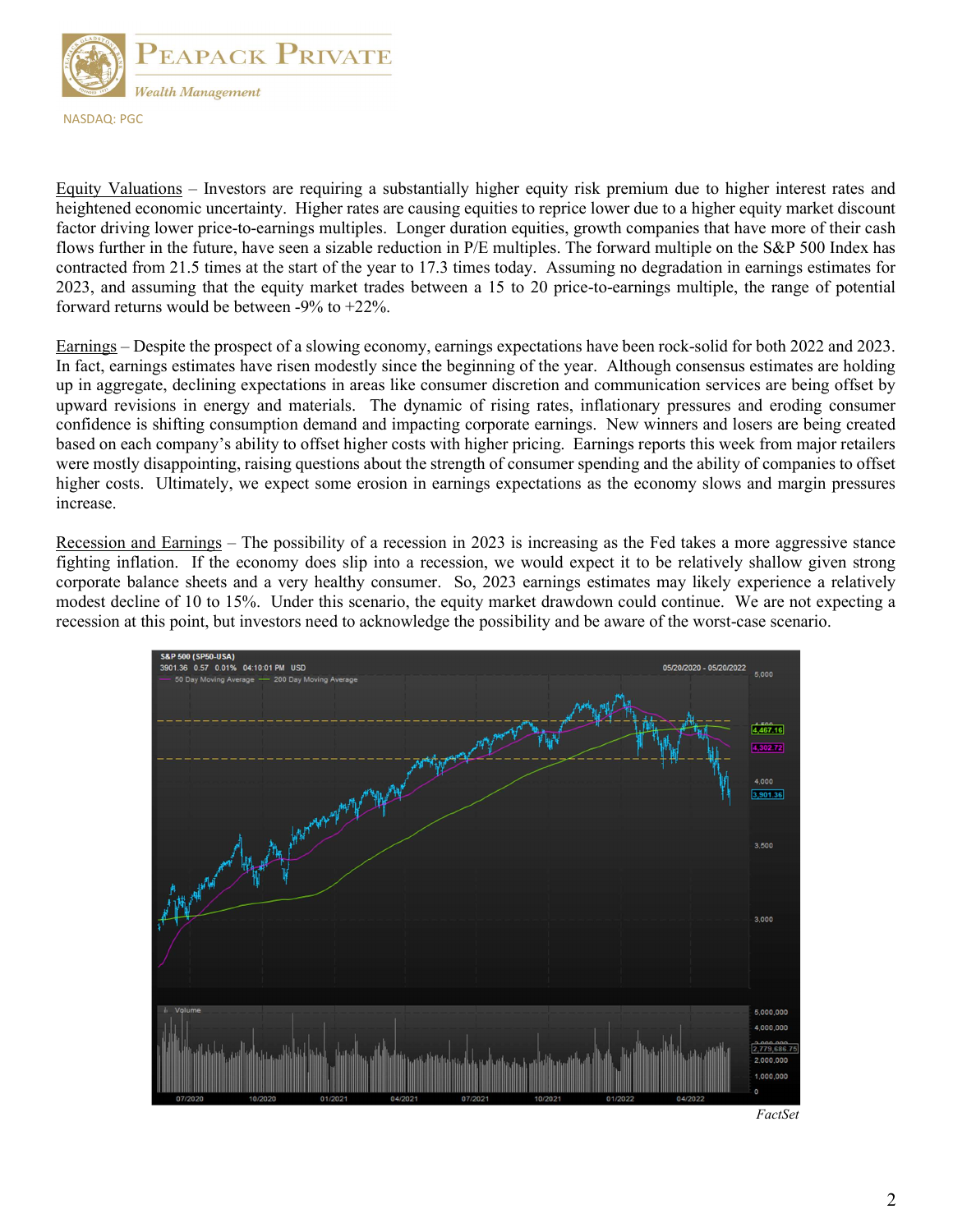

## Fixed Income

A bevy of underlying crosscurrents have made for a volatile year in U.S. Treasury yields thus far in 2022. Year-to-date, interest rates across the Treasury curve have increased anywhere from 57.9 basis points (bps) to 185.1 bps. The dramatic move comes in the wake of historically high inflation and the Federal Reserve's pledge to combat higher prices with a series of rate hikes and balance sheet normalization. The projected pace of monetary tightening and the FOMC's hawkish rhetoric have contributed to the precipitous flattening of the U.S. Treasury curve. The 2-year and 10-year yield spread has narrowed 57.5 bps to just 20.3 bps and can sometimes be a precursor for potential economic weakness. Bloomberg's forward curve matrix is forecasting an inverted yield curve within just six months, reflecting a 2-year and 10-year spread of -6 bps.



The Merrill Lynch Option Volatility Estimate Index (MOVE), which is a yield curve weighted index of volatility on1-month Treasury options, rose to 140 on March  $7<sup>th</sup>$ . The 5-year average is just 61.8, and it peaked at 163.7 on March 9, 2020.



### MOVE Index 5Y History